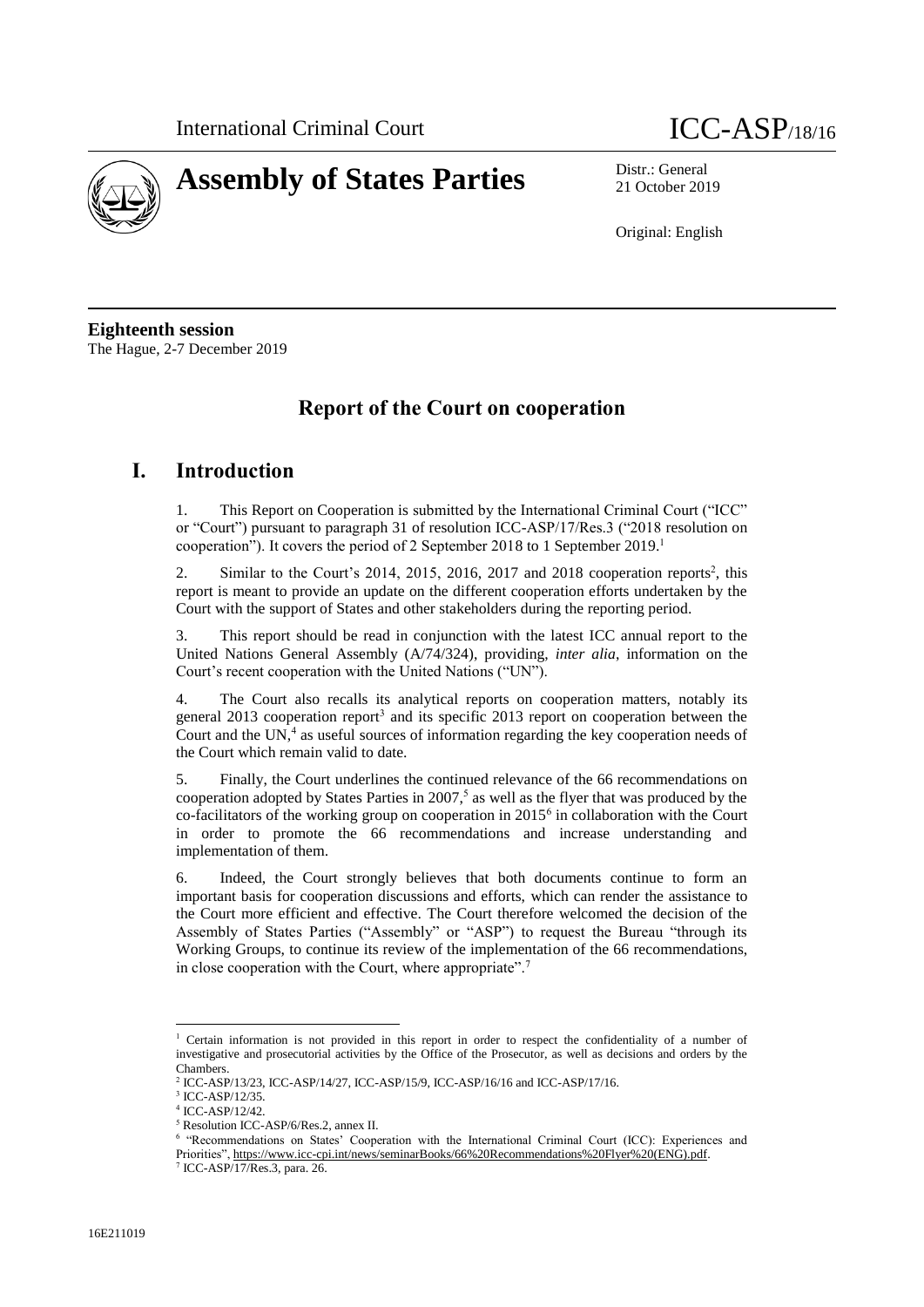7. During the reporting period, the Court had the opportunity to continue to engage with States Parties on its cooperation priorities and challenges, as well as to brief them regularly on its ongoing efforts aimed at advancing these priorities, including in the context of the facilitation on cooperation of the Hague Working Group.

8. Using as a compass the seven priority areas for cooperation identified in the 66 recommendations flyer, this report is intended to provide (i) an update on the efforts undertaken by the Court during the reporting period to strengthen cooperation in those areas; and (ii) the Court's contribution to the 66 recommendations implementation review, identifying recommendations for a way forward for each cooperation priority, based on the Court's experience and lessons learned in the past 16 years of operation.

# **II. Update on ICC efforts regarding the seven priority areas for cooperation identified in the 66 recommendations – and recommendations on way forward**



**The seven priority areas for cooperation identified in the 66 Recommendations Flyer**

- **1. Enacting the legal mechanisms set in the Rome Statute and setting up effective procedures and structures regarding cooperation and judicial assistance**
- *(a) Update on ICC efforts during the reporting period*

9. From 21 to 24 January 2019, the Court held at its seat its 6th Focal Points Seminar on Cooperation with attendance by 28 national focal points from situation countries (the Democratic Republic of the Congo, Uganda, the Central African Republic, Libya, Côte d'Ivoire, Mali and Georgia) and other countries of relevance for the judicial activities of the Court and which are instrumental in facilitating the cooperation between the Court and the competent authorities.

10. These gatherings provide a unique platform to enhance dialogue and cooperation between the Court and States, including on new developments in terms of technical areas of cooperation (such as witness protection, disclosure, cooperation with the Defence, financial investigations and asset recovery, implementation of arrest warrants); they also have contributed to the development of an informal network of national experts on cooperation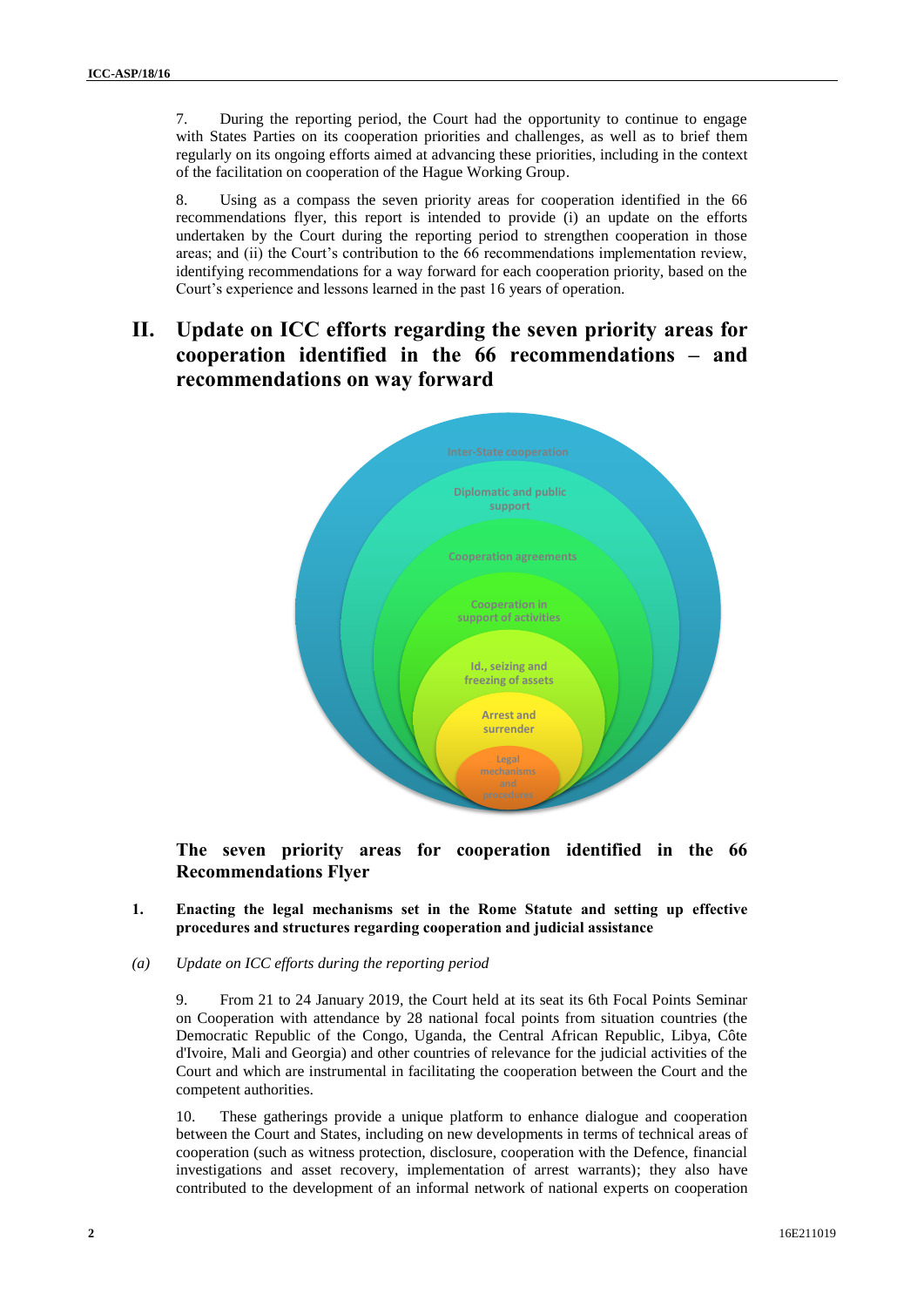with the Court that can share and learn from each other's experiences. The Court has benefited in this context from the support and participation of the HWG cooperation cofacilitators, as well as from regional and specialized networks and organizations, that have also shared their expertise and provided new avenues for States to interact and seek support should they need it to fulfil their cooperation obligations vis-à-vis the Court.

11. Additionally, the seminar was also an opportunity to highlight how the Court and the national focal points can support efforts towards complementarity and sharing of experiences. In that vein, the HWG co-facilitators on complementarity, Australia and Romania, were able to present the work conducted by the ASP on this issue, and non governmental organizations were also invited to explain how they can assist States in building capacity with a view to investigate and prosecute ICC crimes as well as strengthen their cooperation with the Court.

12. For the first time in the context of the Focal Points Seminar, the Court organised a one day technical seminar with 21 experts immediately following on the Focal Points gathering; it focused on cooperation on financial investigations and the recovery of assets and it took place on 25 January 2019 at the seat of the Court. This seminar was organised in the same spirit as the previous seminar organised at the Court in October 2015 pertaining to the cooperation challenges faced by the Court when conducting financial investigations, and it took into consideration the Paris declaration adopted by the ASP in 2017 encouraging States and the Court to reinforce their work in this important area. Further information on this technical seminar can be found in paragraph 54 of this report.

13. During the reporting period, the Registry has conducted high-level and technical missions to Chile, Costa Rica and Panama, to *inter alia* hold in-depth discussions with national authorities with the purpose of clarifying the cooperation framework set in the Rome Statute as well as of understanding the national proceedings regarding cooperation requests emanating from the ICC. These missions allow for engagement with multiministerial counterparts that are part of the national effort in cooperating with the Court, and allow the Registry to identify specific focal points as well as areas of further cooperation (including regarding cooperation agreements). They can also be used as opportunities to raise awareness of the Rome Statute and the Court within a variety of relevant pools of interlocutors, such as the judiciary, law enforcement agencies, bar associations, specialized units working on witness protection or asset recovery, as well as civil society, academia and students.

## *(b) Recommendations on way forward*

14. As recalled by paragraphs 6 to 8 of the 2018 ASP resolution on cooperation, as well as in the Paris Declaration with respect to the tracing and recovery of assets, adequate implementing legislation at the national level, including through integration of the relevant provisions of the Rome Statute into national legislation, greatly facilitates cooperation between the Court and States. As less than half of the 122 States Parties have adopted legislation in order to implement the cooperation obligations provided for in Part 9 to this date, the Registry of the ICC has availed itself in several instances during the reporting period to provide support and technical advice to interested States engaged in a domestic process to adopt cooperation implementing legislation. While the Registry will not provide substantive advice on matters for national concern, it is ready to participate in discussions and provide written submissions to national stakeholders at the request of the State on the key elements of Part 9, and share what has been its experience and lessons learned in the last 15 years of implementing the cooperation provisions with States Parties.

15. Clear procedures and distribution of roles and responsibilities at the domestic level in the national implementing legislation will help governments ensure that they can expeditiously respond to requests for assistance coming from the Court without any undue delay and that they can also investigate and prosecute ICC crimes before their national jurisdictions as relevant.

16. Further, to adopt the necessary national legislation regarding cooperation with the Court guarantees that the actors involved (governmental agencies, but also witnesses, victims and suspects) have legal certainty on the way the different requests for assistance from the Court will be treated.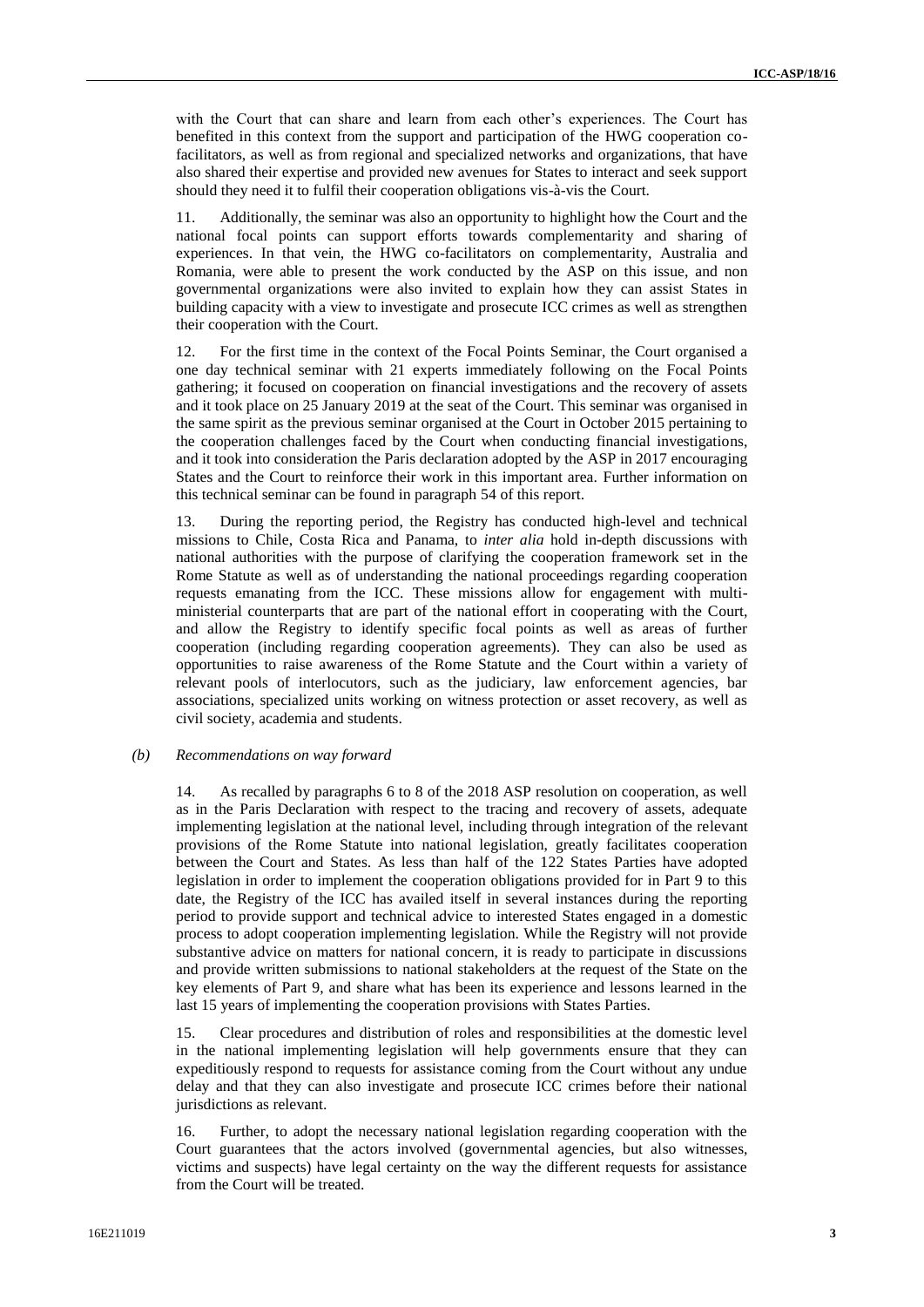17. Finally, the clear definition of a legal basis for cooperation between the Court and States Parties covering all relevant aspects of potential judicial cooperation requests helps to avoid instances where a country is not capable of addressing a specific request for assistance, thus hindering the execution of the mandate of the Court.

18. In addition, it has been the Court's experience that the availability of channels of communication and simplified domestic procedures for dealing with ICC cooperation requests, as well as coordination and information sharing between national authorities dealing with Court cooperation requests, all contribute to a smoother, more efficient cooperation.

19. As paragraph 15 of the 2017 resolution on cooperation stresses, it is a matter of priority for the Court that States that have not yet done so to become parties to the Agreement on Privileges and Immunities of the ICC ("APIC"), and that they incorporate it in their national legislation, as appropriate.

States Parties are under an obligation stemming from article 48 of the Rome Statute to "respect such privileges and immunities of the Court as are necessary for the fulfilment of its purposes". Paragraphs 2-4 of article 48 furthermore provide for the privileges and immunities of specific categories of Court officials and other persons. However, the general nature of article 48 may give rise to differing interpretations of the exact scope of the Court's privileges and immunities in concrete situations. This may be problematic for the Court as well as for the States concerned.

21. Indeed, the Court faces various challenges in the context of its operations relating to the interpretation or application of the relevant legal provisions, or the absence of necessary privileges and immunities. In instances of travel to States that have not become parties to the APIC, the Registry has to send notes verbales based on article 48 and invite States to grant the privileges and immunities, instead of relying on existing legal protections covered by the APIC. Given the current and potential future contexts of operation of the Court, as well as the liability issues that can be attached, the lack of these legal protections for staff and its work can have clear legal, financial and reputational consequences for the Court and States.

22. APIC increases legal clarity and security by specifying in detail the scope of the Court's privileges and immunities. By acceding to or ratifying APIC, States can ensure consistent and unambiguous application of the Court's privileges and immunities on their territory.

23. Consequently, all States Parties are strongly urged to ratify or accede to APIC for their own as well as the Court's benefit. States are also encouraged to implement the provisions relating to the Court's privileges and immunities in their national legislation, and to take active steps to ensure that the relevant national authorities are aware of the Court's privileges and immunities and their practical implications.

## **2. Cooperation in support of preliminary examinations, investigations, prosecutions and judicial proceedings (including with the Defence)**

#### *(a) Update on ICC efforts during the reporting period*

24. In the context of its investigations and prosecutions, the OTP submitted over 587 requests for assistance to 77 different partners, including States Parties, non-Party States, and international and regional organisations, during the reporting period, representing an increase of 3,52 per cent compared to the last reporting period. During the same period, the Office also received 38 formal requests for judicial assistance from States, representing an increase of more than 80 per cent compared to the last reporting period as well as numerous requests for preliminary information checks for expertise, training and operational advice, including on local contacts or contexts and standard operating procedures in a given environment.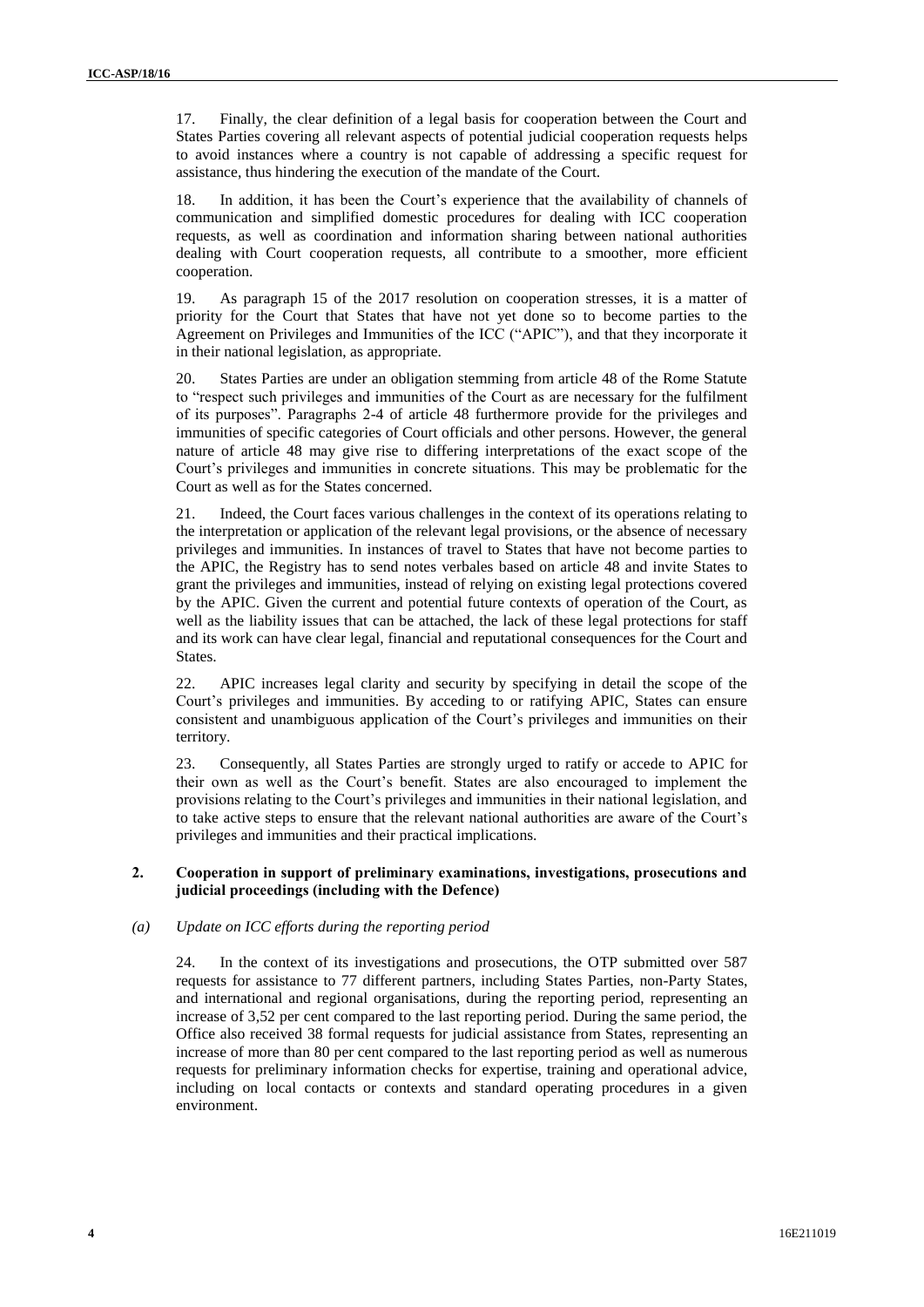25. Notwithstanding the very high number of requests as well as the variety of the types of support requested by the OTP from States, overall, cooperation has been forthcoming and positive. Nevertheless, the OTP continues to experience challenges in the execution of certain particularly large, technical or sensitive requests and continues to dedicate much time and efforts to consult with the relevant authorities and identify suitable procedures.

26. During the reporting period, the Registry transmitted 321 requests for cooperation to States and international organisations on behalf of the Chambers, on behalf of the Defence or on its own account<sup>8</sup>.

27. In line with paragraph 13 of the 2018 resolution on cooperation, and in accordance with its mandate, the Registry has continued its efforts to encourage States to enhance their cooperation with requests from the Defence teams, in order to ensure the fairness of the proceedings before the Court, as well as to contribute to the expeditiousness of proceedings. Reference is made here to paragraph 26 of the 2018 Report on cooperation, which further details the forms of cooperation and assistance needed from the Defence teams from States.

28. Based on its experience, the Registry continues to deal with challenges regarding cooperation with the Defence teams, and most specifically linked to privileges and immunities; an important element of the assistance provided by the Registry to the Defence teams is to ensure that, whenever possible, the members of the teams enjoy Privileges and Immunities, which are fundamental for the performance of their duties in the territory of States where they operate. This assistance is however not always possible given the lack of internal mechanisms in the relevant States to provide such privileges and immunities.

29. Another area that has called for increased efforts of the Registry in recent years in the area of voluntary cooperation pertains to States' support to the Trust Fund for Family Visits ("TFFV"). As part of its ongoing efforts to achieve and maintain the highest standards of justice and fairness, the Court endeavours to uphold its obligations related to non-judicial aspects of Court administration, including by facilitating family visits for detained persons. The right of all persons detained by the Court to receive such visits is provided for under Regulation 100(1) of the Regulations of the Court and Regulation 179 of the Registry.

30. In its decision of 10 March 2009, the ICC Presidency upheld that the Court had an obligation to provide and fund family visits for indigent detained persons due to the fact that (i) persons detained in The Hague tend to be far from where their family is located, and (ii) pre-trial proceedings and detention, during which time detained persons are presumed innocent, can extend over several years. Reinforcing the decision of the Presidency, the ASP, in Resolution ICC-ASP/8/Res.4 (2009), mindful of the overall responsibility of the Registrar to manage the detention centre and ensure that detainees are treated humanely in the course of detention in different phases of the trial arising from the sui generis nature of the Court, reaffirmed that according to existing law and standards, the right to family visits does not constitute a co-relative legal right to have such visits paid for by the detaining authority or any other authority, and invited the Court to continue to address the well-being of detainees in its custody, paying particular attention to the maintenance of family contacts.

31. Subsequently, the ASP in ICC-ASP/9/Res.4 (2010) decided to establish a special fund within the Registry for the purpose of funding family visits for indigent detainees entirely through voluntary donations, and charged the Court with promoting the special fund and collecting contributions from States Parties, other States, non-governmental organizations, civil society, individuals and other entities.

32. In the experience of the Court, and its Detention Centre in particular, the facilitation of family visits for indigent detained persons through the TFFV has played a critical role in promoting psychosocial well-being. This, in turn, has had a significant, positive impact on how judicial proceedings have progressed. Having direct contact with immediate family members helps detained persons to maintain their mental and physical health throughout

 $\overline{a}$ 

<sup>&</sup>lt;sup>8</sup> This number does not reflect notifications of judicial documents, missions and requests concerning the signature of voluntary cooperation agreements.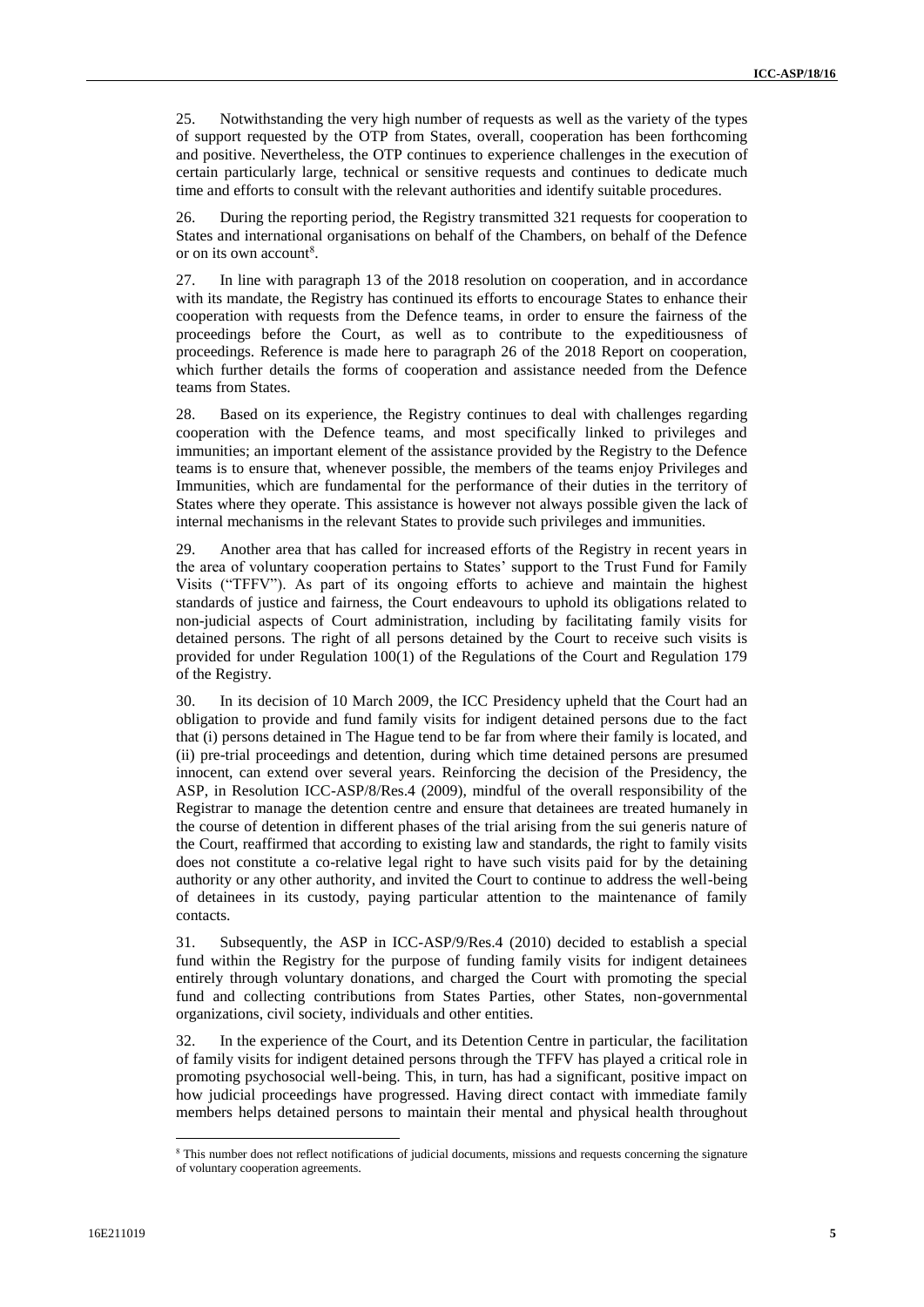what is an often lengthy judicial process. Accordingly, in contributing to the well-being of detainees, facilitating the maintenance of family contacts can save the Court valuable time, as well as human and financial resources, for example, by preventing the delay of proceedings due to issues related to a detained person's mental or physical health.

33. As family visits for indigent detainees are subsidized entirely through voluntary contributions by States, non-governmental organizations and individuals to the TFFV, the full and timely implementation of these essential rights is intrinsically linked to the availability of adequate funding. Since its inception, the Fund has received a total of close to 250,000 Euros from five States. While the Court is very thankful to the States that have supported the Trust Fund, it wishes to alert the States to the fact that the Fund is currently depleted, and therefore stresses the importance of sustainable and adequate funding for this activity, so as to avoid the risk of infringing on the Court's obligations and potential negative outfalls on the integrity of the proceedings and the legitimacy of the ICC. The Registry has been reaching out to States Parties for several years on a regular basis to call for voluntary donations for this Fund, and will be launching a brochure and a communication campaign around this issue to continue to stress the importance of this matter.

34. During the reporting period, the Court has also continued to receive crucial support and cooperation from the UN. The Court has welcomed the issuance of the "Best practices manual for United Nations-International Criminal Court cooperation" in 2016, as well as the ongoing engagement with the UN in order to further clarify and mainstream the needs and mandates and the cooperation procedures between the two institutions. The Court is grateful for the important role OLA plays in coordinating its requests for assistance to various departments of the UN Secretariat, to the UN funds, programmes and offices, as well as to Specialized Agencies, and relies on its Liaising Office based in New York to engage strategically with the UN and States.

35. During the reporting period, the Court continued to maintain Country Offices in the DRC, the CAR, Mali, Côte d'Ivoire, Uganda and Georgia. The Country Offices provide incountry security, administrative and logistical support to the activities of the parties and participants to the proceedings in front of the Court, notably the OTP, defence teams and the Trust Fund for Victims ("TFV"). The Country Offices also handle a number of Registry functions in relation to witness protection, victim participation, outreach and cooperation. Engagement and cooperation with national and local authorities, international organisations and the diplomatic community are among the key aspects in the work of the Country Offices, and without which the Court could not maintain sustainable operations in the situation countries. During the reporting period, the Court continued to strengthen its cooperation with the UN, especially in Mali with the peacekeeping operation on the ground ("MINUSCA").

#### *(b) Recommendations on way forward*

36. States should strive to maintain a high level of cooperation for all requests coming from the Court, including requests that might be perceived as sensitive or technically complicated at first glance. In particular, they could consider offering consultations and facilitating meetings between the Court organs formulating the requests and the competent national authorities ultimately in charge of executing them with a view to finding solutions together, to suggesting potential alternative ways to assist or transmit the information sought, or organising regular bilateral meetings to follow up on execution of such requests to exchange on the most efficient way forward.

37. The matter of cooperation with the Defence teams is a very important one for the Court, and it is recalled by paragraph 13 of the 2018 Resolution on cooperation, which "urges States Parties to cooperate with requests of the Court made in the interest of Defence teams, in order to ensure the fairness of proceedings before the Court".

38. Based on the analysis of the main challenges regarding cooperation with the Defence teams, the Registry has identified the following recommendations for the consideration of States and other stakeholders to provide further reflection on possible avenues to explore to enhance this form of cooperation: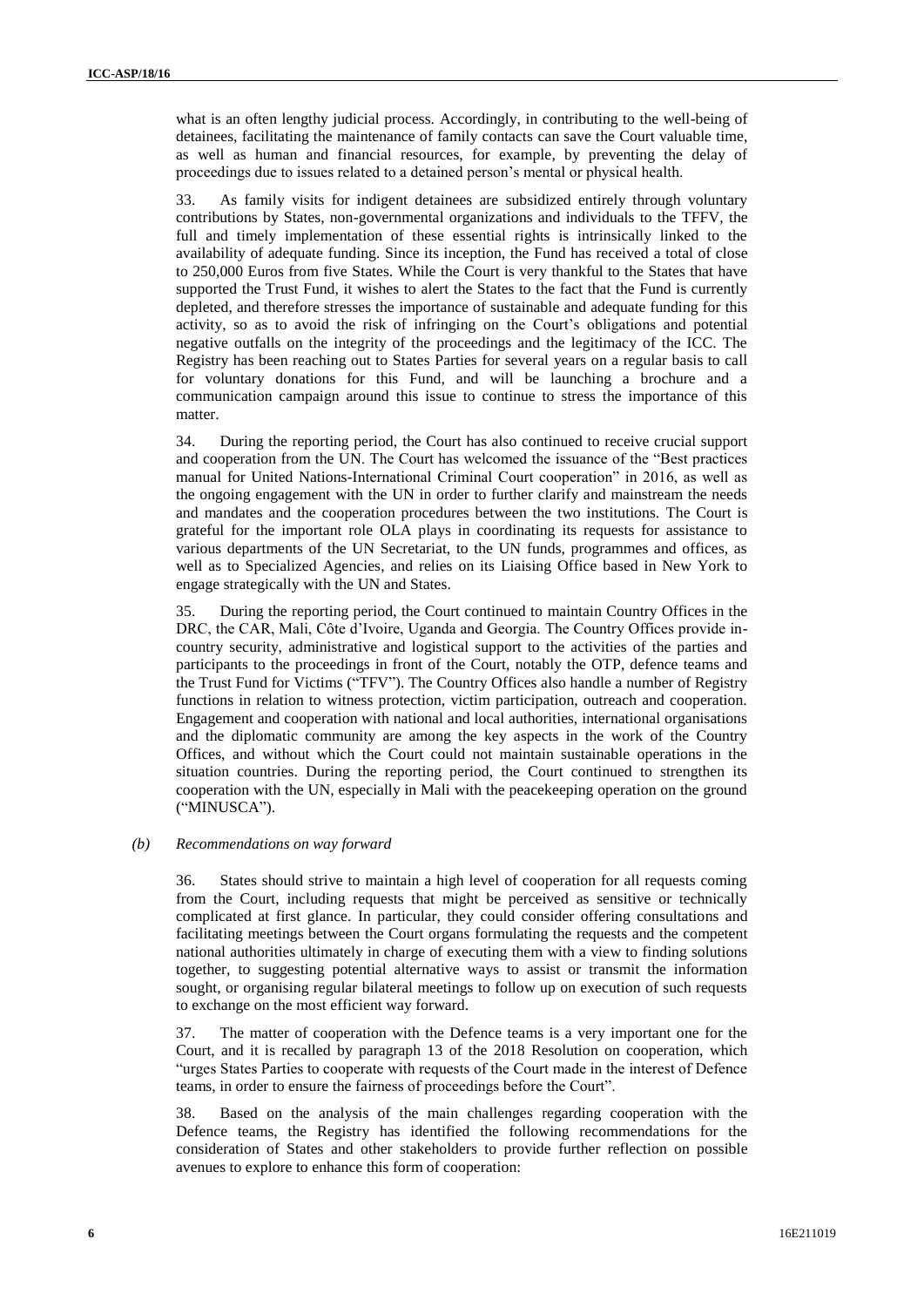(a) States could consider informing the Registry on whether they would prefer to receive requests for cooperation from the Defence teams through the Registry or directly from the teams;

(b) States could consider mainstreaming information within national judiciary and law enforcement on the legal framework of the Court and cooperation obligations with the Court as a whole, including Defence teams;

(c) States could consider specific discussion among States and the ICC on the challenges and impediments (whether legal, technical, logistical or financial) faced by States to answer Defence requests for cooperation;

Compliance by the Defence teams of the requirements established by the ICC jurisprudence regarding the cooperation requests, i.e. specificity, relevance and specificity;

(e) Regular meetings of Defence Teams with the ICC Focal Points from the relevant international organizations;

(f) Ratification of the Agreement on Privileges and Immunities by all States Parties;

(g) States could consider having clear and agreed procedures at the domestic level regarding privileges and immunities; not only for ICC staff but also for Defence teams; and

(h) States could consider signing the framework agreements on interim release, release and enforcement of sentences.

39. Besides cooperation in support of the Court's activities, the Court wishes to recall also the challenges related to non-cooperation. In furtherance of prerogatives and obligations under the Statute, it is hoped that the ASP will increase its efforts with a view to preventing non-compliance, especially in the critical matter of the arrest of persons subject to warrants issued by the Court. In this respect, the Court is grateful for the appointment by the Bureau of the non-cooperation focal points, as well as for their efforts to develop the "Toolkit for the Implementation of the Informal Dimension of the Assembly Procedures Relating to Non-Cooperation". As the ASP has requested the Bureau, "through the focal points on non-cooperation, to continue engaging with all relevant stakeholders to conduct a review of the Assembly Procedures relating to non-cooperation, with a view to recommending any necessary additions or amendments", the Court hopes that further consultations will take place with a view to strengthening these procedures, as well as to developing guidelines regarding the formal dimension of the ASP procedures regarding non-cooperation.

40. The Court would also like to highlight again that the capacity of the UN Security Council to refer a situation to the Court is a crucial tool to promote accountability and avoid an impunity gap, but active follow-up to referrals by the Council in terms of ensuring cooperation remains necessary to ensure that effective justice can be delivered when peace, security and well-being of the world are threatened.

41. The Court has transmitted a total of 16 communications on non-cooperation to the Council regarding Darfur and Libya, including one during the reporting period. On 1 March 2016, the Secretary-General transmitted to the President of the Court a copy of a letter, dated 21 December 2015, from the then President of the Council, indicating that the decisions of the Pre-Trial Chambers concerning non-cooperation in the situations in Darfur and Libya had been brought to the attention of the members of the Council. Since then there has been no formal reaction from the Council to the communications on noncooperation. The Court looks forward to engaging with interested parties to develop methods of structured dialogue between the Court and the Council to discuss how to improve the implementation of obligations created by the Council, including the execution of arrest warrants, and to seek more constructive strategies for attaining the mutual goals of preventing and ending impunity for atrocity crimes. Following the Arria-formula meeting on the ICC and the Council, organised on 6 July 2018, the Court continues to highlight and make efforts, where appropriate, to follow-up on concrete areas and ideas that can contribute to enhancing the interaction between both bodies. States Parties – in particular through their Permanent Missions in New York – play a lead role in this regard.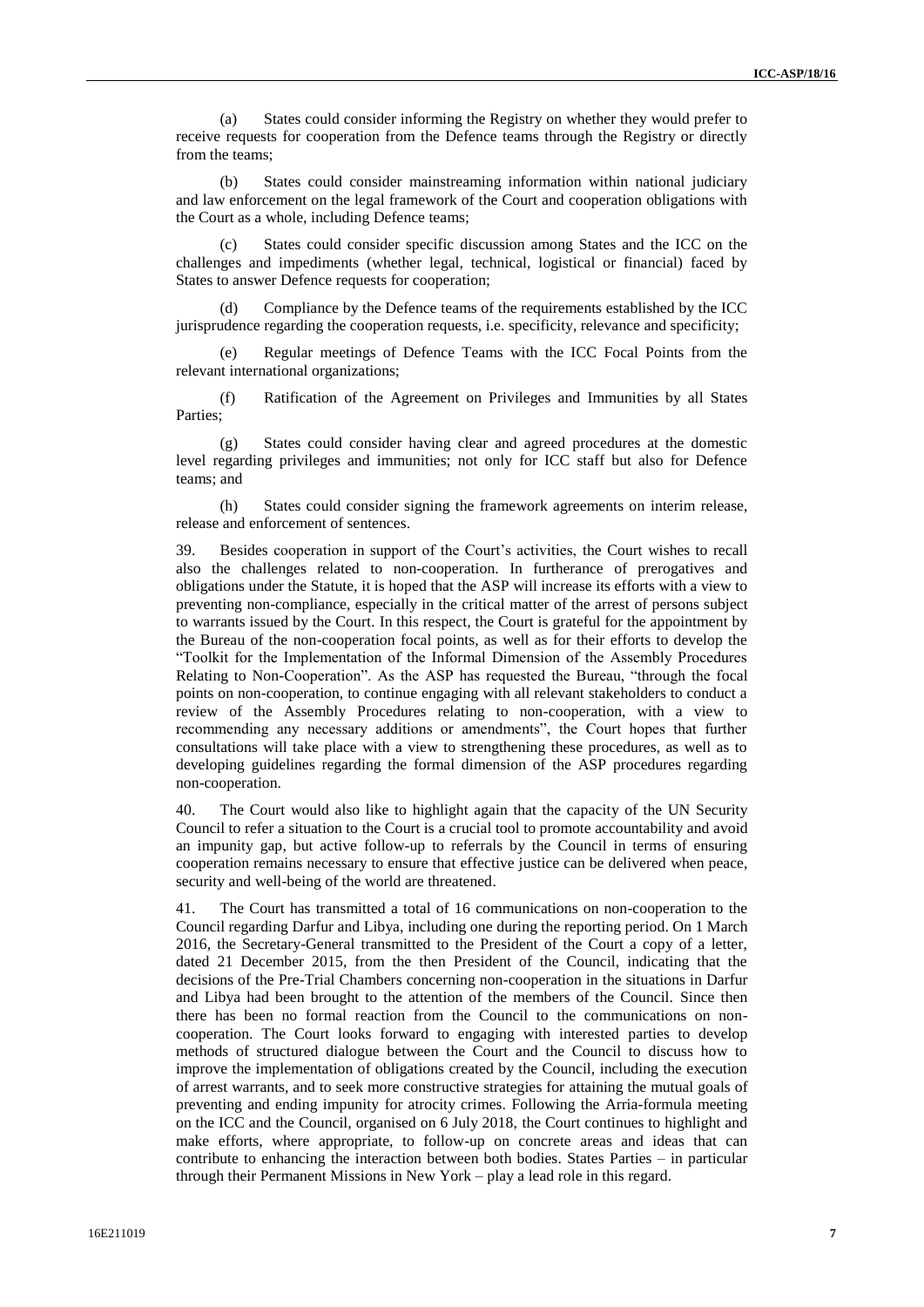## **3. Arrest and surrender**

#### *(a) Update on ICC efforts during the reporting period*

42. During the reporting period, Mr Alfred Yekatom was surrendered to the Court by the Central African authorities on 17 November 2018; Mr Patrice-Edouard Ngaïssona was arrested by the authorities of the French Republic on 12 December 2018 and transferred to the ICC detention centre on 23 January 2019, upon completion of necessary national proceedings. Both suspects were sought for alleged crimes committed in the context of the situation in the Central African Republic II.

43. Court-issued requests for arrest and surrender remain outstanding against 15 individuals:

- (a) DRC: Sylvestre Mudacumura, since 2012;
- (b) Uganda: Joseph Kony and Vincent Otti, since 2005;

(c) Darfur: Ahmad Harun and Ali Kushayb, since 2007; Omar Al-Bashir, since 2009 and 2010; Abdel Raheem Muhammad Hussein, since 2012; Abdallah Banda, since 2014;

(d) Kenya: Walter Barasa, since 2013; Paul Gicheru and Philip Kipkoech Bett, since 2015:

(e) Libya: Saif Al-Islam Gaddafi, since 2011; Al-Tuhamy Mohamed Khaled, since 2013; Mahmoud Mustafa Busayf Al-Werfalli, since 2017; and

(f) Côte d'Ivoire: Simone Gbagbo, since 2012.

44. The pending arrest warrants are an unfortunate testament to the challenges the Court faces in terms of cooperation. The ICC will not be able to fully exercise its mandate without arrests and/or surrenders, as court proceedings cannot commence without the presence of the suspect(s). The Court therefore appreciates any efforts and strategies devised by States Parties to work towards ensuring the timely arrest and surrender of those individuals at large. The priority given to this matter during the second half of the reporting period by the HWG co-facilitators on cooperation is welcome; the Court believes additional efforts are needed by all States Parties to ensure suspects are brought to the Court to answer to the charges levelled against them.

45. The OTP and the Registry continued their common efforts to devise and implement strategies to facilitate the arrest of suspects within the inter-organ working group on arrest strategies created in March 2016. The working group continued to meet regularly to exchange views and information on judicial activities relevant to the warrants of arrest, to centralise, verify and analyse factual information received from external or internal sources, to develop sources and foster support from relevant state and non-State partners, to share and confront leads, to make use of investigative tools available to the OTP and to develop and implement joint cooperation strategies and missions to foster arrest of ICC fugitives.

46. In view of the past difficulties faced by other international criminal tribunals to obtain the arrest of suspects, the Court undertook a number of actions at the end of 2018 to promote the importance of arrest as a priority for the Court and States. A seminar was organised on 7 November 2018 at the seat of the Court by the co-facilitators on cooperation of the Hague Working Group to discuss inter alia how States can efficiently cooperate with the Court. This seminar aimed at providing a better understanding of the procedures and challenges faced within the diplomatic community for communication to the different capitals. The issue was also raised by the Prosecutor and the Registrar during the cooperation session of the Assembly of States Parties to stress the importance of both high level political commitment and more practical contributions such as the provisions of information or transportation. In addition, the Court has increased its efforts to highlight this issue namely by (i) creating and keeping up to date a dedicated website page on suspects at large, (ii) preparing a leaflet that underscores the importance of arrest and reminds about the outstanding warrants and (iii) launching a social media campaign to raise awareness on this issue.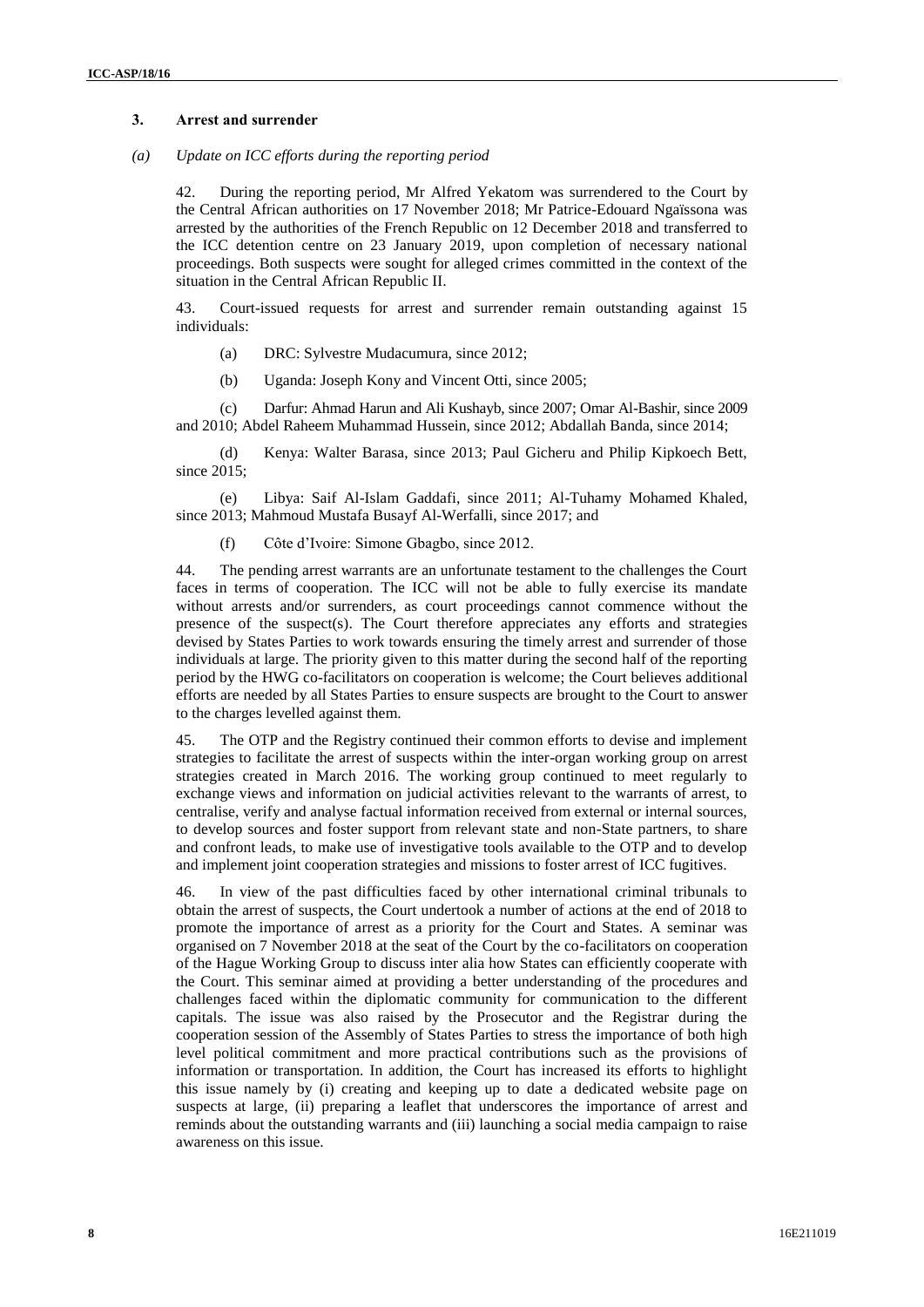#### *(b) Recommendations on way forward*

47. Based on its experience, the Court believes that in order to galvanize arrest efforts, different types of actions are needed for each warrant at different stages, all of relevance to the States. These notably include:

(a) Tracking efforts (whereabouts, movements, activities):

(i) Access to information from national authorities, including when appropriate specialised services (if only to validate or invalidate information collected by the Court);

(ii) Transmission of information and alerts on suspects; and

(iii) Availability of judicial measures and tools to facilitate access to information on the whereabouts of suspects;

(b) Identification of potential leverage and partners:

(i) Support in multilateral fora (UN, regional, specialised networks) and bilateral encounters, and efforts to keep the issue on the agenda;

(ii) Insertion of arrest warrant execution in talking points and external relation strategies;

(iii) Focus on compliance with ICC decisions;

(iv) Link arrests to the importance of the Court's mandate. Campaigns and reminders on the alleged crimes and the charges, especially in the situation where the investigations take place; and

(v) Reactivity when information sent on suspects movements;

- (c) Operational support:
	- (i) Surrender procedures and availability of legal and technical processes;

(ii) The existence of exceptions to UN travel bans for the fulfilment of a judicial process are also a useful tool for the ICC for the purposes of bringing arrested individuals to the Court, and these mechanisms need to be triggered on an urgent and simplified basis; and

(iii) Transport and logistics.

48. With arrest warrants outstanding against 15 individuals, the time is ripe to encourage all relevant stakeholders to re-commit and make meaningful strides in order to find remedy to this crucial challenge to the cooperation regime and the credibility of the Rome Statute system.

49. Through its dedicated Working group and its external relations efforts, the Court will continue to promote further informal exchanges and coordination with States and relevant intergovernmental organizations to share information and develop concrete strategies towards arrests, including but not limited to efforts concerning sanctions and travel bans.

50. The Court has also developed factsheets on the suspects at large, a leaflet to increase attention for and knowledge of pending warrants, as well as reformulated its website to further highlight the issue and make relevant information easier to access as well as to facilitate transmission of relevant information from external sources. These efforts were combined with a communication campaign launched in November 2018, and the Court will continue to call upon its States Parties to support it with similar efforts at the national and regional levels.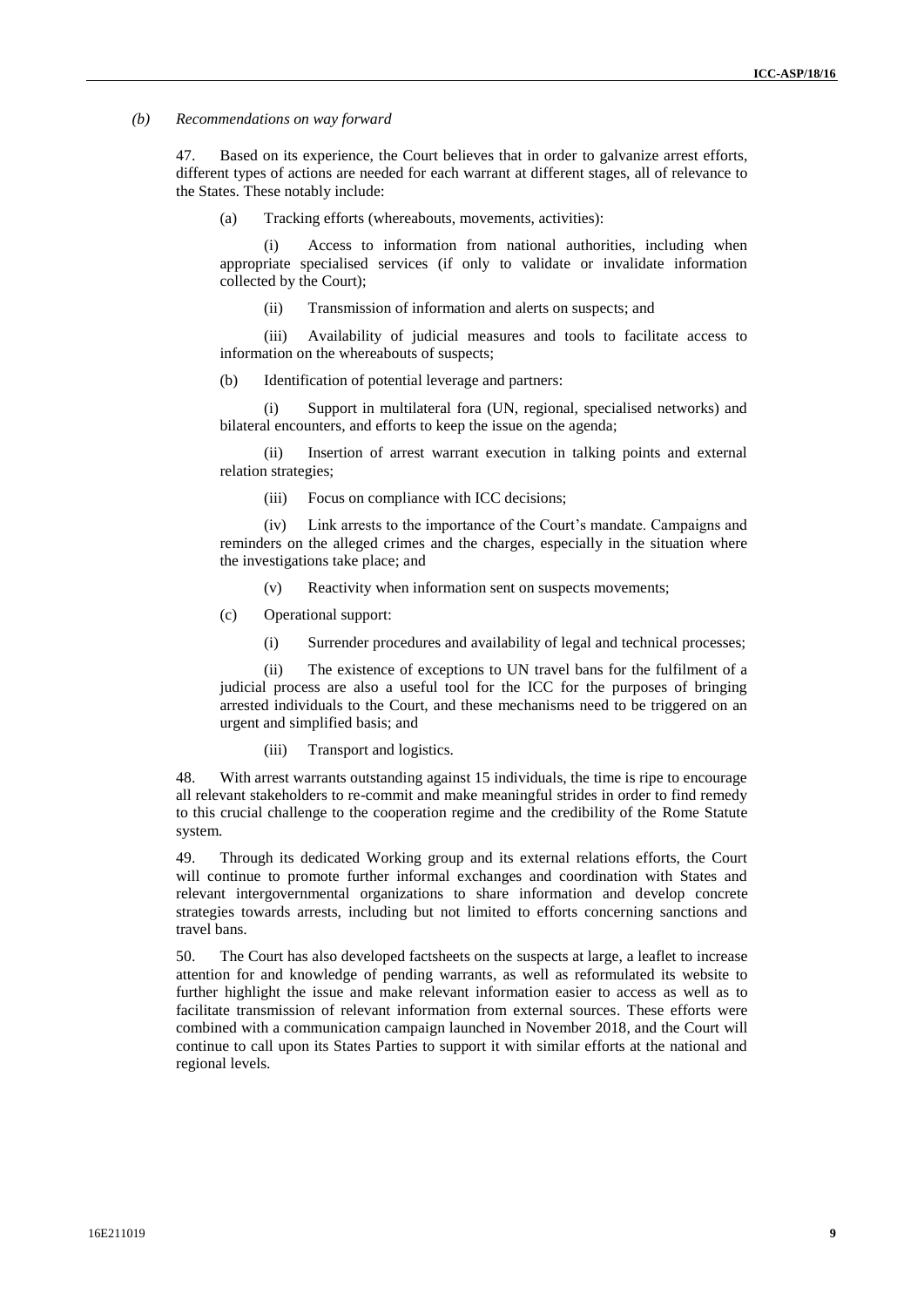## **4. Identification, seizing and freezing of assets**

#### *(a) Update on ICC efforts during the reporting period*

51. Regarding this key cooperation matter, the Court is thankful to the HWG cooperation co-facilitators for the efforts put forward in the course of 2017, including the organization of a conference on "The International Criminal Court and International Cooperation: The Challenges of Asset Recovery" in Paris on 20 October 2017, with the support of the Court, as well as the adoption of the Paris Declaration, which forms a very useful basis for further discussions and concrete enhancements regarding cooperation in this area.

52. The OTP and the Registry have approached several State Parties on a bilateral basis during the reporting period to explore with them ways to access information in a timely manner and identify focal points among the relevant authorities and fast track channels to ensure preservation of relevant information. Reference is made here to paragraphs 48 to 56 of the 2018 ICC Report on cooperation, which detail the specific legal and operational framework in which the Court seeks cooperation from States and other stakeholders in the area of financial investigations and recovery of assets.

53. The Court has continued its efforts to exchange with States to improve its requests and explain it specific mandate to States as recommended by the Assembly of States Parties following the Paris Declaration. On 25 January 2019, it organised a technical seminar on cooperation with respect to financial investigation and recovery of assets at the headquarters of the ICC, providing a forum of discussions with the focal points of the Court in situation countries and States receiving requests for cooperation of this nature. The seminar had three objectives (i) discuss further the specific challenges pertaining to the cooperation with the ICC and the courses of action proposed by States identified during previous fora (ii) discuss how to ensure diffusion of this specific knowledge not only at the focal point level but to all practitioners in the country and (iii) encourage exchanges between States that have been receiving requests for assistance from the Court in this field. The format of the exercise enables substantive exchanges with experts in countries and should be replicated with partners from different regions. The Registry raised the importance of this issue during high-level and technical missions undertaken during the reporting period, notably in Latin America, as well as in Western and Eastern Europe.

54. During the reporting period, the Registry faced difficulties in obtaining diligent replies from States in this area. In one case, the requests sent to States in 2018 requesting the identification, tracing and freezing of assets have not received yet a reply at the moment of the drafting of this reply. The Registry is also exploring for the first time the issue related to the cooperation of States with respect to enforcement of fines.

#### *(b) Recommendations on way forward*

55. A number of immediate steps could indeed be taken by States to support the work of the Court:

(a) The adoption of the necessary legislation or procedures in line with Rome Statute obligations to be in a position to reply timely and effectively to relevant requests from the Court. It is paramount that the Court can count on the full and timely cooperation from States in order to successfully reconstruct the complex asset recovery scheme of any given ICC suspect and/or accused;

(b) Streamlining ICC specific needs domestically so that the prosecution of war crimes and crimes against humanity triggers the same reflexes in terms of financial intelligence and investigations as the prosecution of financial crimes or transnational organised crimes. It is hoped that the leaflet that was produced last year by the Court will help the national experts in understanding better these needs;

The opening of domestic investigations into possible financial crimes on the basis of information received by the Court so that States can use the full arsenal offered by their national law;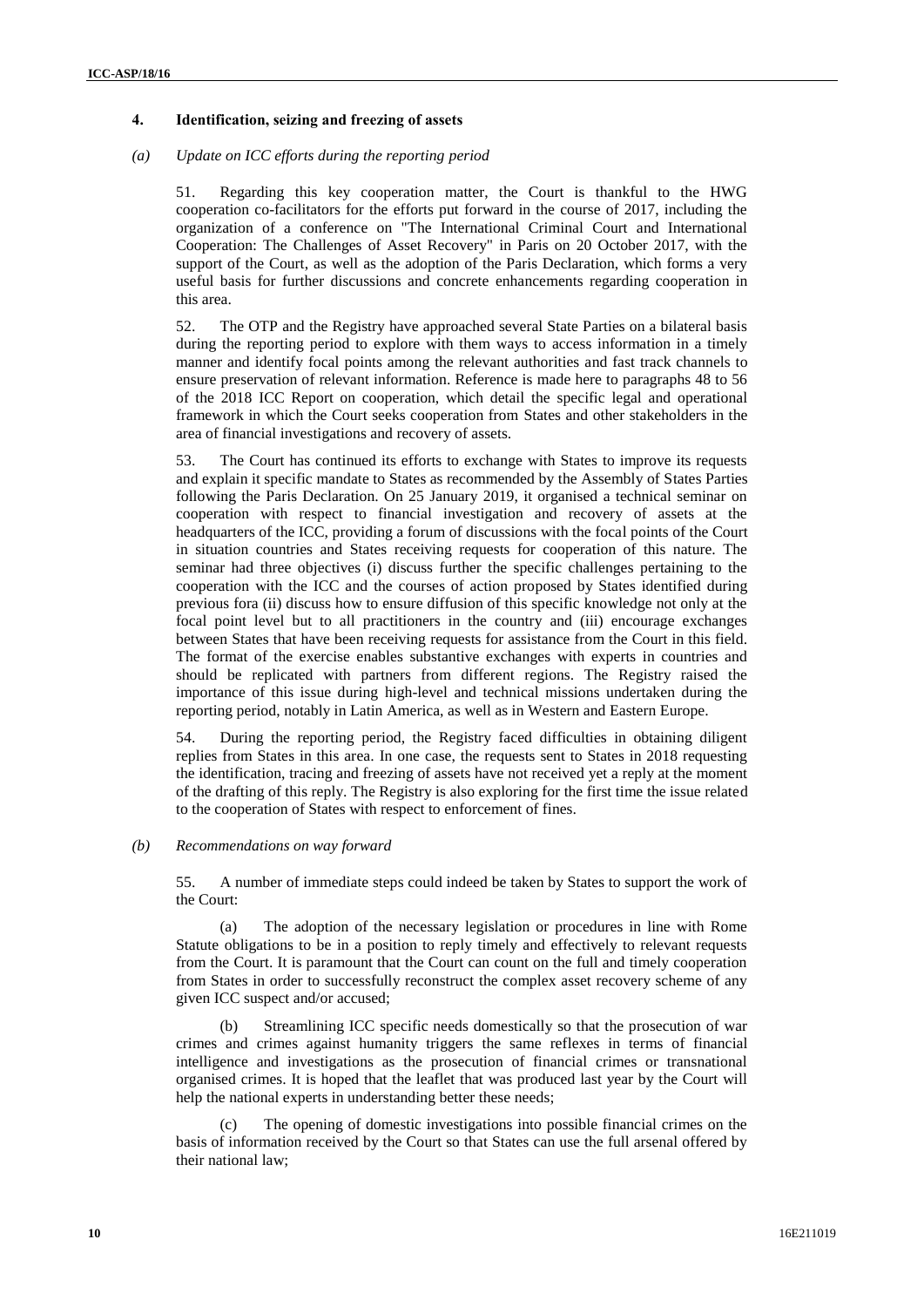(d) The appointment of focal points on freezing of assets, without prejudice to the formal channels of communication identified by each State, to follow-up on exchanges with the ICC as appropriate;

Within the judicial context, by replying to the Chamber's requests and asking for clarification where required, States can contribute in shaping the Court's case-law on this complex matter; and

(f) Periodic bilateral meetings can be organised so that the staff of the Court understand the specificity of relevant national systems and identify the best procedures to follow together with the requested State; the Court has already started to include this item in all planned meetings with relevant State representatives it meets, whether at the headquarters in during missions.

56. Subject to the Chamber's authorization, the Registry recommends to share information provided individually by several States amongst these States with a view to obtaining a more general picture of the estate of the person. This way, States can combine their analytical efforts to obtain more targeted and comprehensive information to the benefit of the Court.

## **5. Cooperation agreements**

## *(a) Update on ICC efforts during the reporting period*

57. During the reporting period, the Court concluded agreements on the enforcement of sentences with the Republic of Slovenia, on 7 December of 2018, and with Georgia, on 24 January 2019. Similar agreements on the enforcement of sentences are currently in force between the ICC and the governments of Argentina, Austria, Belgium, Denmark, Finland, Mali, Norway, Serbia, Sweden and the United Kingdom of Great Britain and Northern Ireland. The Presidency of the Court calls on all other States Parties to consider entering to such an agreement with the Court, which would be consistent with the principle of equitable distribution, as provided for in article 103(3)(a) of the Statute and rule 201 of the Rules of Procedure and Evidence. The Presidency stands available to provide additional information and enter into bilateral discussions with any interested State Party regarding agreements on the enforcement of sentences.

58. One additional country signed an agreement on the relocation of witnesses with the Court during the reporting period.

59. The Registry continued to engage actively on the promotion and the negotiation of cooperation agreements. As part of these efforts, the Registry engaged directly with over 21 States during the reporting period, including nine from the GRULAC region, two WEOG, six Eastern European, two African States and 2 States from the Asia-Pacific group. It conducted high-level missions to three countries and working level missions to five countries in order to further exchange on the agreements, and used the opportunity of the cooperation seminars, high level visits to the Court and other gatherings to raise the matter with a wide range of stakeholders. The Registry has also continued to develop the practice of informal videoconferences with relevant officials in capitals of interested States in order to provide additional information and clarify concerns or misconceptions on the agreements. This has proven to be a quite successful practice, and one that the Registry is ready to explore with other interested countries. Finally, the Registry continues to rely on the brochure on cooperation it has developed in English, French and Spanish to promote better understanding of its needs, as well as to share with interested States model agreements they can consider in their national discussions.

60. Finally, the Registry is also engaging with States that have recently adopted implementing legislation concerning Part 9, which also foresee in part or in whole cooperation regarding the subject-matter of the agreements, and during the reporting period have work with two of these States to identify further steps in order to operationalize their support in these critical areas.

61. The Court is grateful in this regard for the support of civil society to promote these agreements, and is in particular thankful to the Coalition for the ICC, Parliamentarians for Global Action and the International Bar Association for their work.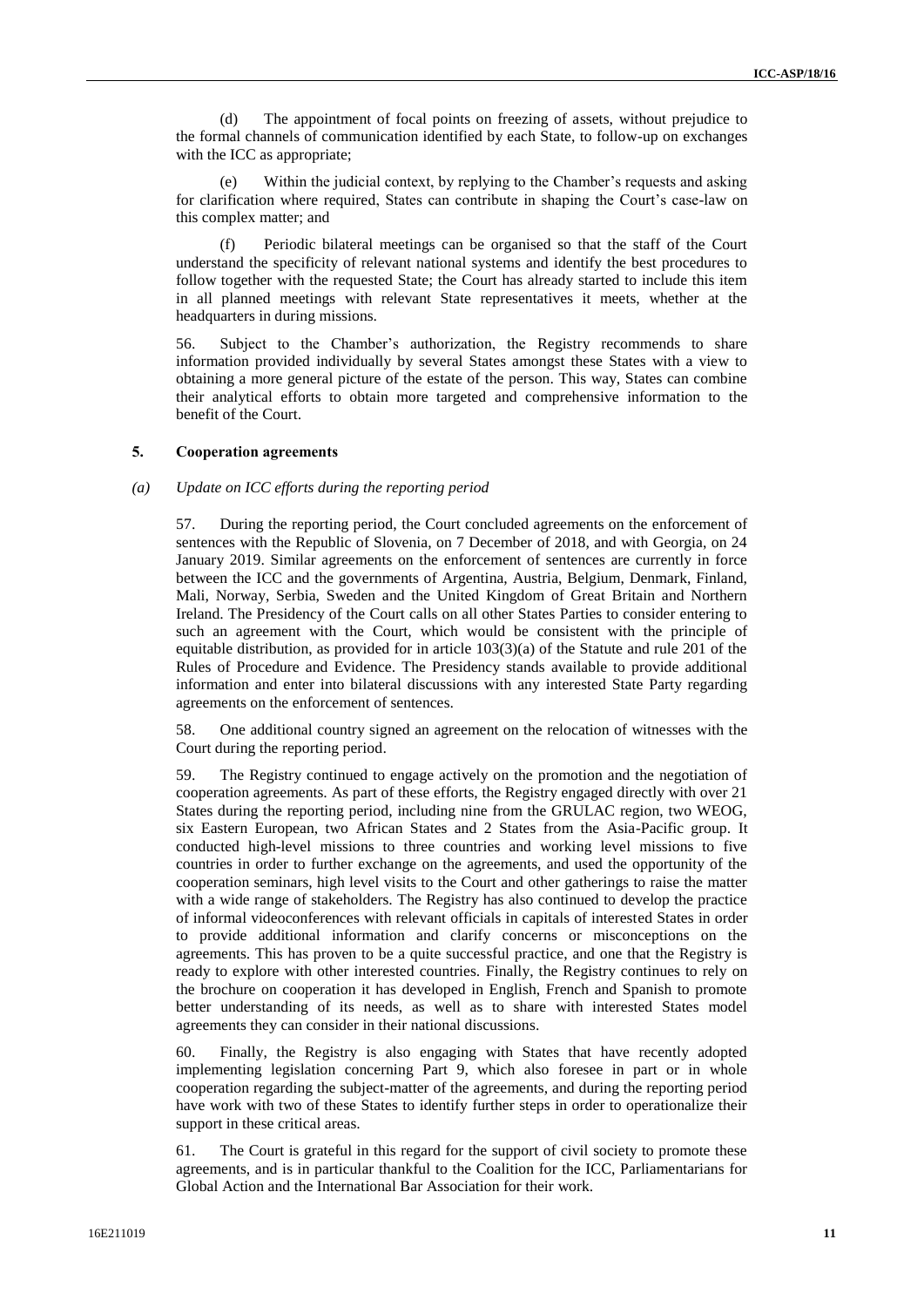62. Given the scarce amount of framework or ad hoc cooperation agreements on interim release, the Registry is facing challenges to implement the Chambers' decisions on this regard. As emphasized many times by the Court, the consequences of the absence of States Parties willing to accept released persons are serious. For example, individuals who cannot be successfully relocated may remain *de facto* detained, despite having been released. In this respect, other international criminal tribunals such as the International Criminal Tribunal for Rwanda, have had encountered difficulties finding States willing to accept acquitted persons on their territory. In addition to the egregious impact such a situation would have on the released person, it prevents the Court's system from functioning and runs counter to the Court's objective of applying the highest international standards. Moreover, in the case that the Pre-Trial or Trial Chamber grants a person with interim release, in order for it to be effective, the Court must rely on States Parties and their willingness to accept the person on their territory. If States Parties are unwilling to do so, this could hamper the possibility of interim release or render it impossible.

63. In February this year, the Appeals Chamber decided on the conditional release of both Mr. Gbagbo and Mr. Blé Goudé in the situation in Côte d'Ivoire. A signatory country of the interim release agreement accepted to receive Mr. Gbagbo on its territory. As regards to Mr Blé Goudé, efforts have been on-going to find a suitable solution. These include:

(a) 40 requests have been sent to States Parties. Amongst the reasons for the selected countries were: existence of legal arrangements, family ties, geographical proximity to the Court, interests of the defence and other parties and participants; and

(b) Bilateral meetings and phone conferences with States' experts aimed at conveying the importance of the situation, as well as focused on finding concrete answers to the challenges put forward.

64. While these energies are geared towards finding a solution to the case at hand, it is crucial to build a common understanding of the fact that voluntary cooperation requires sustained multilateral efforts for the Court and States Parties to find effective long-term answers.

65. In recognition of this, the seminars that the Court has been organising with the financial support of the EU have consistently included a segment on voluntary cooperation. Technical Registry missions have also been deployed to targeted and interested countries. This is a recent practice that has borne results, and the Registry remains available for States to consider receiving the Registry's experts.

66. Additionally, the Registrar and Registry management have actively been pursuing the conclusion of cooperation agreements in all meetings with Ambassadors and visiting high-level dignitaries. Since 2017, a booklet explaining the agreements, answering to the frequent questions and including the framework agreements for negotiation has also been part of the outreach on voluntary cooperation, and is available online on the Court's website.

#### *(b) Recommendations on way forward*

67. Based on the efforts of the last four years to prioritize the signature of these agreements, the Court has identified some recommendations for the consideration of States:

The inclusion of elements of the cooperation agreements in the provisions of national implementing legislation of the Rome Statute, which will facilitate the negotiation, if needed, with the Court, for the later operationalization of this cooperation; the Registry is available to advice States in this regard, if relevant;

(b) The possibility to engage in synergies between the cooperation and the complementarity facilitations, especially when considering the identified needs of certain States and available organizations or States that can share their expertise or provide capacity-building activities, including in areas covered by the cooperation agreements (such as witness protection, monitoring systems, reintegration programs or the penitentiary national systems);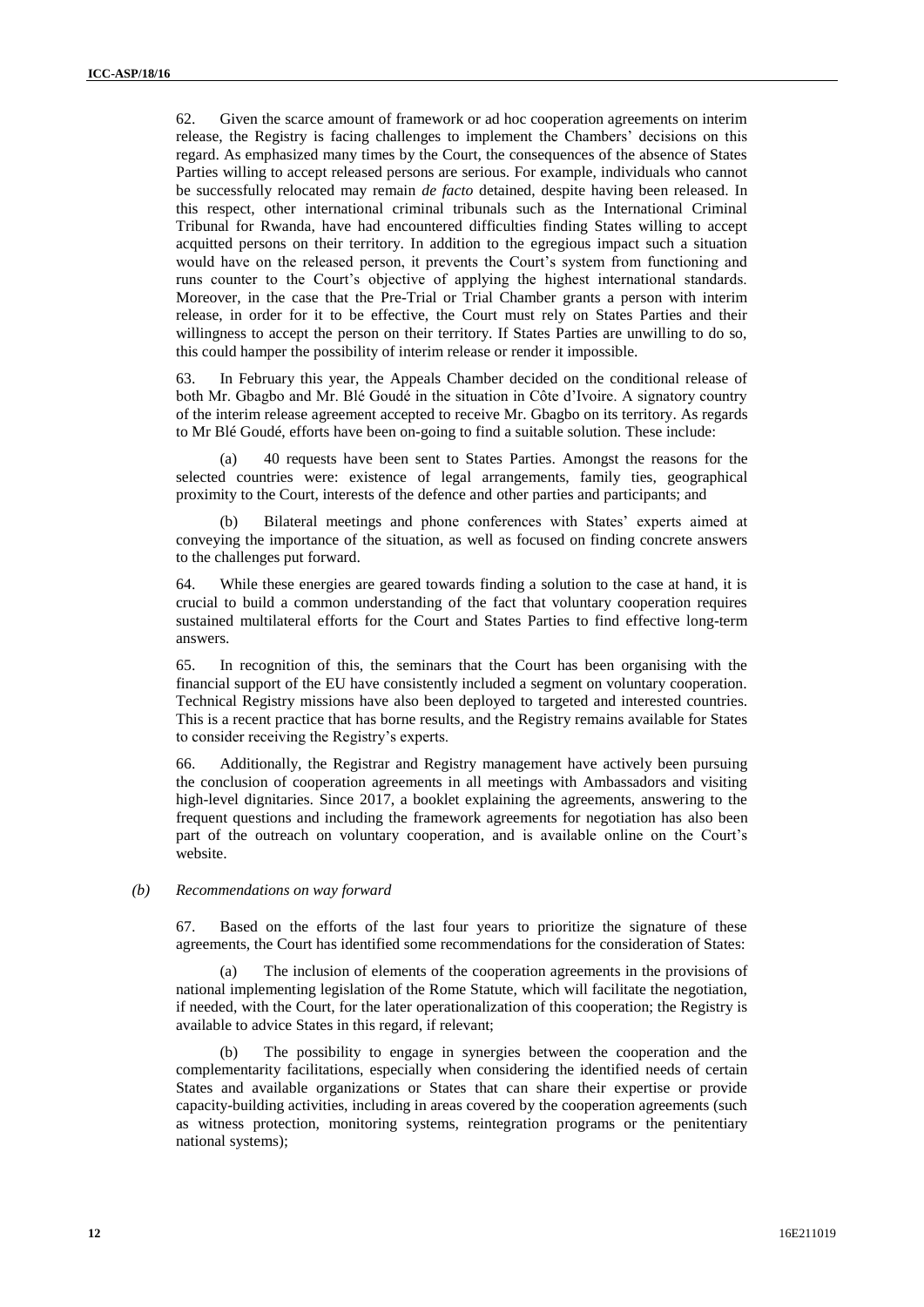(c) The possibility for States that have signed cooperation agreements with the Court to act as "goodwill Ambassadors" in their region and in their contacts with other States, in order to explain how they are working with the Court and to clarify implications and opportunities;

(d) The availability of the Court to take part in videoconferences or technical engagements with the relevant national stakeholders of interest countries, to discuss in detail the agreements and how they can function within the national legal framework of each State;

(e) The possibility of including the signature of cooperation agreements as an item in the agenda of meetings of regional groups; and

(f) The availability of the Special Fund for Relocations and of Memoranda of Understanding with the UNODC, which can contribute to neutralize costs for the State, as well as to enhance the national capacity of an interested State, not only to cooperation with the Court but also to strengthen its domestic system.

### **6. Diplomatic and public support in national, bilateral, regional and international settings**

#### *(a) Update on ICC efforts during the reporting period*

68. From 24 to 27 September 2019, the ICC President and Prosecutor attended the 74th session of the UN General Assembly ("UNGA") at the UN Headquarters in New York, to advance their respective mandates under the Rome Statute. Drawing Heads of State and Government, ministers, senior officials and civil society leaders, the annual high-level segment of the UNGA provided a key strategic for the Court's principals to highlight the work of the ICC within their respective roles, to build support, and to draw on synergies with relevant stakeholders and actors to further the goals of the Rome Statute. The President and the Prosecutor held several bilateral meetings with a number of Heads of State and Government and other dignitaries from States Parties and also not party to the Rome Statute, in addition to addressing the Informal Ministerial Network ("IMN") for the ICC, a network of over 30 Ministers of Foreign Affairs representing ICC States Parties from all regional groups.

69. The President addressed the 55th Ordinary Session of the Authority of Heads of State and Government of the Economic Community of West African States (ECOWAS) on 29 June 2019, highlighting that peace, development, the rule of law and justice are interlinked, and calling for the active support of ECOWAS member states for the Court's work. The President also conducted many other missions and reached out to government leaders in States Parties as well as States not party to the Rome Statute with a view to galvanising support for the Court's mandate and activities.

70. The Court continued its dedicated efforts to engage with the European Union ("EU"), in various fora and platforms, including the EU Political and Security Committee, which visited the Court on 4 July 2019, and the COJUR-ICC, as well as with the EU Special Representative for Human Rights, Mr Eamon Gilmore. The Prosecutor also participated in the European Parliament's Human Rights Week, in November 2018, on the occasion of the 70th anniversary of the Universal Declaration of Human Rights. She also participate, on 23 May 2019, in the fourth EU Day against Impunity for Genocide, Crimes against Humanity and War Crimes, organized by the Romanian Presidency of the Council of the EU and Eurojust.

71. The OTP continued its practice of organising regular diplomatic meetings with the various regional groupings. During the reporting period, the Prosecutor briefed, inter alia, the African, Caribbean, and Pacific Group of States ("ACP") on 24 January 2019, in Brussels.

72. In addition to previously mentioned high level and technical missions to Latin America and the Caribbean to promote cooperation, universality and raise awareness on the mandate of the Court (Chile, Costa Rica and Panama), the Registry conducted a technical mission to Uruguay in May 2019 to meet with the authorities and discuss cooperation agreements with the ICC.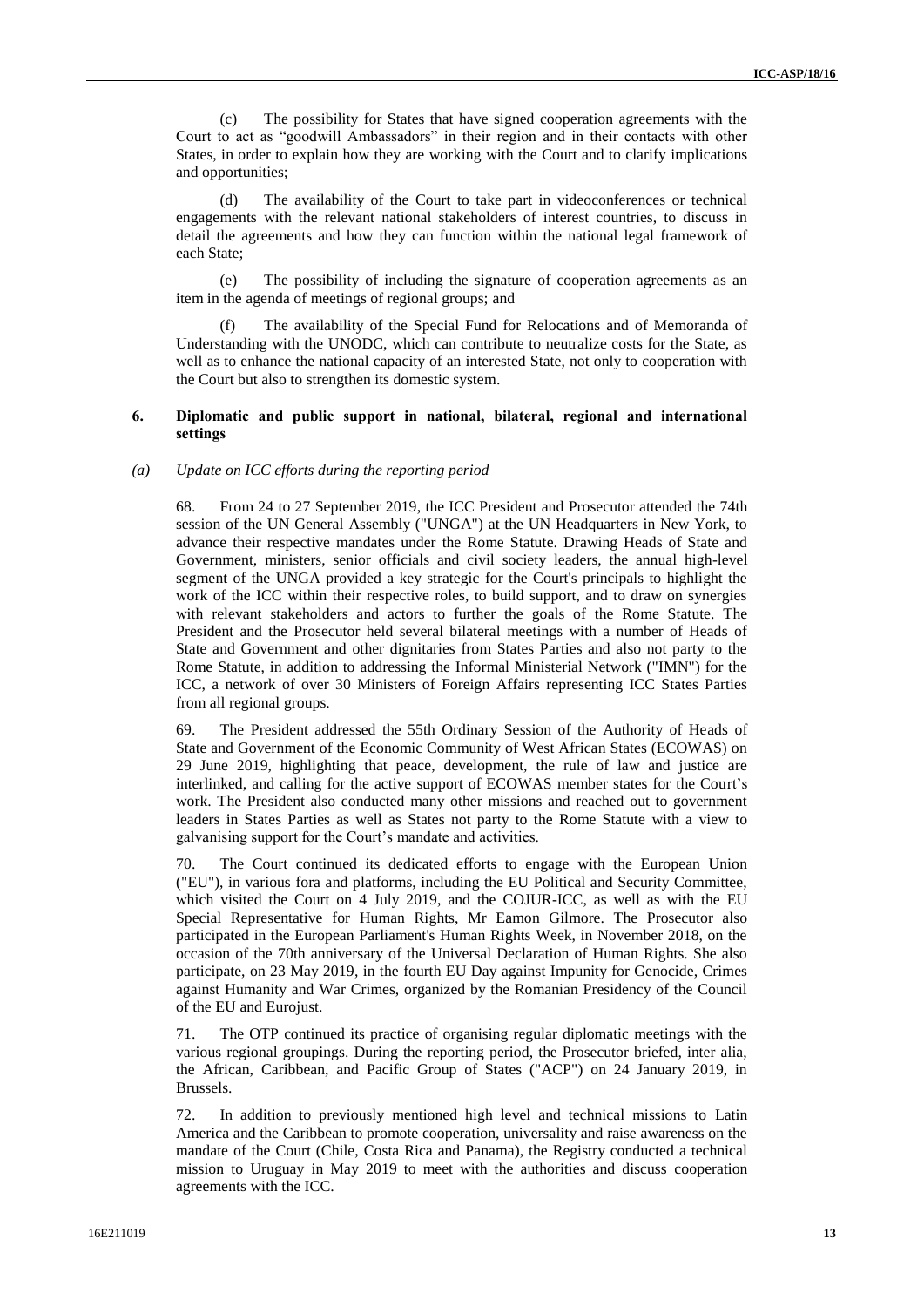73. The Court also organized its third Retreat with African States Parties to the Rome Statute in Addis Ababa, Ethiopia, on 12 June 2019, to promote dialogue between the African States Parties to the Rome Statute and the ICC. The Retreat counted, for the first time, with the participation of the African Union ("AU") Legal Counsel, Dr. Namira Negm. Government delegates from 22 African States, as well as representatives of the Organisation Internationale de la Francophonie, the ICC and TFV officials shared experiences and explored further avenues for engagement and cooperation, including within the framework of the complementarity principle enshrined in the Rome Statute. Discussions focused on avenues and suggestions for enhancing communication and coordination, ways to strengthen engagement and activities to ensure accountability and the closing of the impunity gap (including through cooperation and complementarity efforts), the importance of the Trust Fund for Victims, as well as possible ways forward. This Retreat builds on a series of seminars, organised jointly by the ICC and the AU, held annually in Addis Ababa between 2011 and 2015, as well as similar retreats organised in 2016 and 2017. The event was organised with the financial support of the European Commission and the OIF.

74. From 15 to 17 February 2019, the Prosecutor attended the  $55<sup>th</sup>$  edition of the Munich Security Conference. The Prosecutor's participation aimed to bring to the Conference's high-level discussions much-needed attention on accountability for atrocity crimes, and build support for the operations of her Office. The Prosecutor also participated in a sideevent organised by the Aurora Humanitarian Initiative, examining, in a solution-oriented discussion, how to protect people from genocide, war crimes and crimes against humanity. In the margins of the Conference, Prosecutor Bensouda held meetings with senior officials from States, regional and international organizations, as well as civil society, to build support, advance cooperation, and/or operational interests relating to the Office's ongoing preliminary examinations and investigations.

75. In October 2018, the Registry undertook technical missions to Singapore, Malaysia and Indonesia in the context of the Court's work to promote the universality of the Rome Statute in the Asia-Pacific region. A follow-up mission to Malaysia took place in April 2019 and sought to enhance understanding of the ICC and the Rome Statute system amongst different stakeholder groups in Malaysia, including the government, legal professionals, civil society and the diplomatic community, following Malaysia's withdrawal of its accession to the Rome Statute. The ICC delegation also discussed cooperation agreements with government representatives and participated in the Asia-Pacific Regional Strategy Meeting of the Coalition for the ICC (CICC) on 11 April 2019, which included 40+ participants from the Asia-Pacific region. Furthermore, on 12 July 2019, the ICC and The Hague Project Peace and Justice hosted the second event for the Asia-Pacific Forum of The Hague. The event facilitated a dialogue about the Asia Pacific region's engagement with and contribution to international criminal justice with the focus on victim's perspectives and demands for justice. The event took place on the day of the finals of Chinese moot court. More than 160 persons attended the event and more than 20,000 viewers around the world watched it via Facebook Live. This Asia-Pacific Forum was started in 2018 and is anticipated to continue in the coming years.

## *(b) Recommendations on way forward*

76. The Court believes further engagement with regional organizations can help promote efforts regarding universality, implementing legislation, cooperation and complementarity, as well as raise awareness of its work, dispel misconceptions, and encourage wider geographical representation within its staff.

77. For this purpose, the Court welcomes opportunities to integrate its work and mandate within the activities of regional and specialized organizations. The Court will also continue to seek increased exchanges and integration with specialised organisations on key cooperation priorities, such as regional and international networks of prosecutors and law enforcement, as well as financial investigations and asset recovery, such as UN Office on Drugs and Crime, CARIN, FATF and its regional branches, Interpol, Europol, Eurojust, Justice Rapid Response and the International Commission on Missing Persons ("ICMP").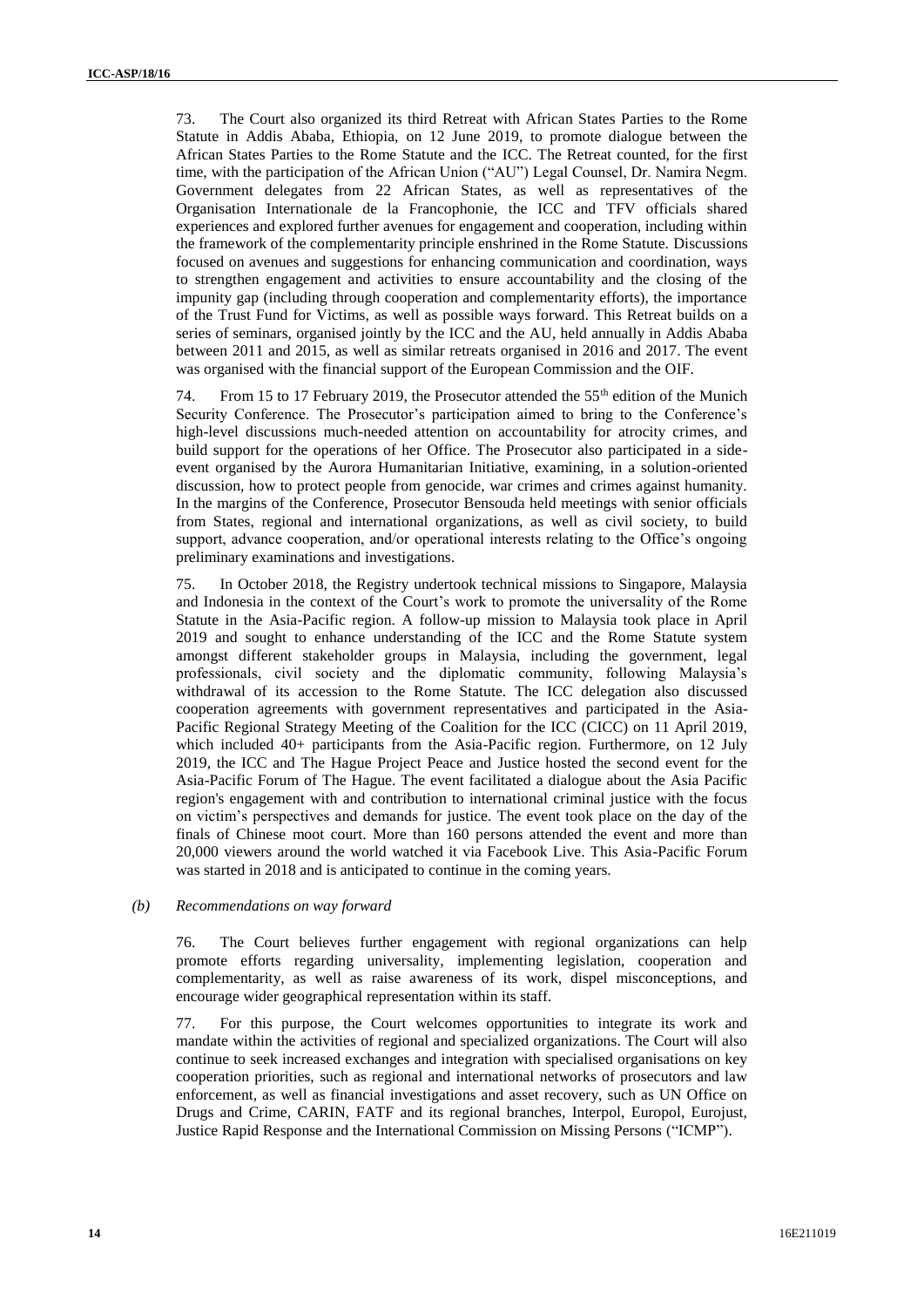78. The Court will continue to work towards expanding its relations with States, organizations and partners that can help facilitate such integration, and will also maximize such opportunities by also bringing forward other key objectives for the Court, such as the ongoing efforts from the Registry to promote geographical representation of all States Parties within it staff.

## **7. Inter-State cooperation in the context of the Rome Statute system**

### *(a) Update on ICC efforts during the reporting period*

79. As already previously mentioned regarding the focal points seminars and the work of the Court with regional and specialized networks, progress on many of the concrete areas of cooperation of concern for the Court can benefit from exchanges of experience and expertise, as well as mutual assistance between States, as well as between States, the Court and other relevant partners. The Court attempts to promote these exchanges in the context for instance of the cooperation agreements it negotiates with States, as well as by availing the expertise it has developed in the many areas of its work in its fifteen years of operations; these are further detailed in the Court's 2012 report on complementarity<sup>9</sup>.

80. During the reporting period, the OTP continued its efforts under Strategic Goal 9 of its Strategic Plan 2016-2018 and Strategic Goal 6 under the Strategic Plan 2019-2021, aimed at developing, with partners and to the extent permissible under the Rome Statute, a coordinated investigative and prosecutorial strategy to close the *impunity gap*. To tackle both the crimes under its direct jurisdiction that it cannot prosecute itself and the complex international, transnational and domestic associated crimes being committed in the situations under investigation and fuelling the violence and the continuation of conflicts, the OTP has continued to engage, where appropriate and within its mandate and means, with national and regional authorities in charge of law enforcement. This has included: sharing its experience, technical expertise and lessons learned; contributing to specialised training needs by judicial actors; assisting or advising on standard setting for complex investigative activities; providing technical assistance when needed and appropriate; devising strategies to preserve evidence collectively; as well as transmission of information and evidence in its possession that may be relevant to those actors to tackle ICC crimes and the interconnected areas of criminality, thus contributing to a multi-layered, multi-party approach. The OTP has further streamlined its internal processes to ensure a diligent turnaround of information and support requested by national jurisdictions and to address the increasing number of demands received in a timely manner and to offer them access to relevant information including through missions to its Headquarters.

81. Coordination and sharing of expertise and lessons learned have continued and actually increased in particular in the context of the OTP's investigations in Libya, in the Central African Republic (CAR II), through the OTP's interaction with the Special Criminal Court.

#### *(b) Recommendations on way forward*

82. The Court believes in the mutual benefits that can result in further synergies and exchanges between the cooperation and complementarity discussions, and looks forward to the launching of the database promoted by the complementarity co-facilitators in this regard.

 $\overline{a}$ <sup>9</sup> ICC-ASP/11/39.